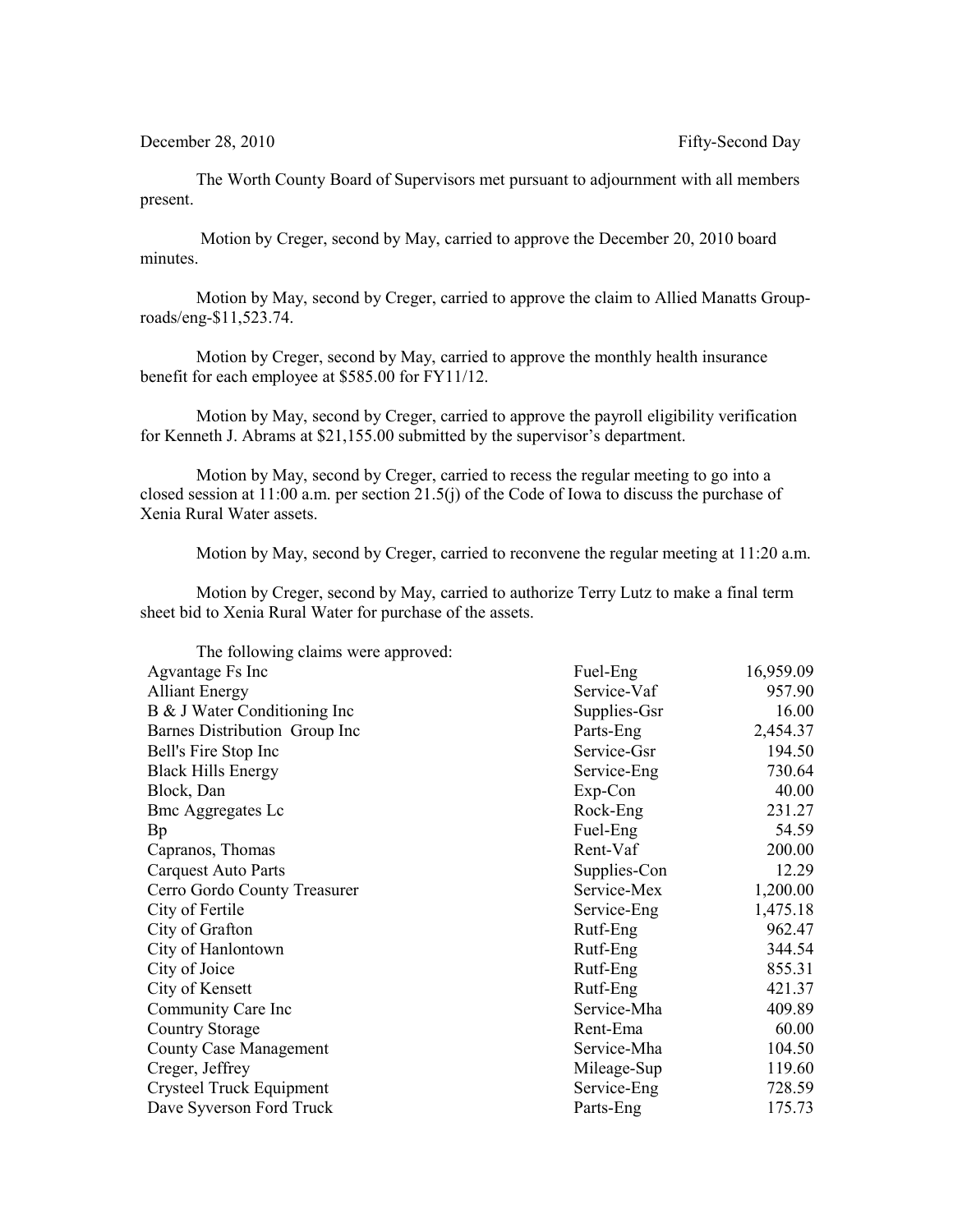| Dorsey, Kelli                              | Mileage-Phd      | 11.00     |
|--------------------------------------------|------------------|-----------|
| Duncan Heights Inc                         | Service-Mha      | 2,923.80  |
| Falkstone Llc                              | Rock-Eng         | 917.60    |
| Freeborn Construction                      | Service-Eng      | 6,685.00  |
| Globe Gazette                              | Renewal-Shf      | 99.00     |
| Graham Tire                                | Supplies-Eng     | 1,913.78  |
| Greve Law Office                           | Rent             | 300.00    |
| Grp & Associates                           | Service-Phd      | 42.00     |
| Harris, Paula                              | Mileage-Shf      | 110.40    |
| Hawkeye Foodservice Dist                   | Credit Error-Shf | 232.89    |
| Hendrikson, Debra                          | Mileage-Phd      | 39.00     |
| I Wireless                                 | Service-Shf      | 662.17    |
| 135/105 Welcome Center Inc.                | 2nd Qtr H/M-Ndp  | 4,254.57  |
| Iowa Dept of Transportation                | Supplies-Eng     | 324.01    |
| Iowwa, % Alice Vinsand, Inc.               | Dues-San         | 205.00    |
| Isac                                       | Edu-Sup          | 185.00    |
| Isac Group Health                          | Health Ins Prem  | 42,285.00 |
| Joe's Collision & Performance              | Service-Shf      | 1,154.90  |
| Johnson, Hal                               | Rent             | 940.00    |
| Johnson, Teresa                            | Mileage-Phd      | 16.00     |
| L R Falk Const Co                          | Service-Eng      | 5,306.00  |
| Lexis-Nexis                                | Service-Aty      | 128.00    |
| Low's Standard                             | Fuel-Asr         | 23.26     |
| Manly Junction Signal                      | Publ-Con         | 220.40    |
| Martin Marietta Materials                  | Rock-Eng         | 148.28    |
| Medline Industries Inc.                    | Supplies-Phd     | 105.03    |
| Melby, Ruth                                | Mileage-Mha      | 169.96    |
| Mercy Home Care                            | Supplies-Phd     | 601.20    |
| Myli, Diane                                | Mileage-Phd      | 13.30     |
| <b>Nacyso</b>                              | Dues-Vaf         | 30.00     |
| Nive Services Inc                          | Service-Mha      | 2,696.03  |
| Northwood Anchor                           | Publ-Con         | 268.00    |
| Northwood Dental Associates                | Service-Shf      | 81.00     |
| <b>Olsons Trading Post Inc.</b>            | Supplies-Eng     | 96.16     |
| <b>Opportunity Village</b>                 | Service-Mha      | 482.00    |
| Ostrander, Chelsey                         | Mileage-Shf      | 126.70    |
| Overhead Door Co of Mason City             | Service-Eng      | 126.00    |
| Paetec                                     | Service-Eng      | 7.21      |
| Parmley, Jerry                             | Exp-Vaf          | 39.95     |
| Pinnacle Quality Insight                   | Service-Phd      | 150.00    |
| Prazak, Edie                               | Mileage-Phd      | 32.50     |
| Qwest                                      | Service-Gsr      | 2,236.99  |
| Rollins, Sarah                             | Mileage-Phd      | 62.00     |
| Schickel, Candila                          | Service-Mha      | 162.00    |
| Scott Van Keppel Llc                       | Parts-Eng        | 10,864.02 |
| Smi Co                                     | Supplies-Con     | 2,688.20  |
| South Minnesota Lubes                      | Supplies-Eng     | 2,773.36  |
| Southern Ia Landscaping, Ogle's Greenhouse | Trees-Con        | 1,301.75  |
| <b>Staples Credit Plan</b>                 | Supplies-Phd     | 146.97    |
| <b>State Hygenic Laboratory</b>            | Supplies-San     | 90.00     |
|                                            |                  |           |